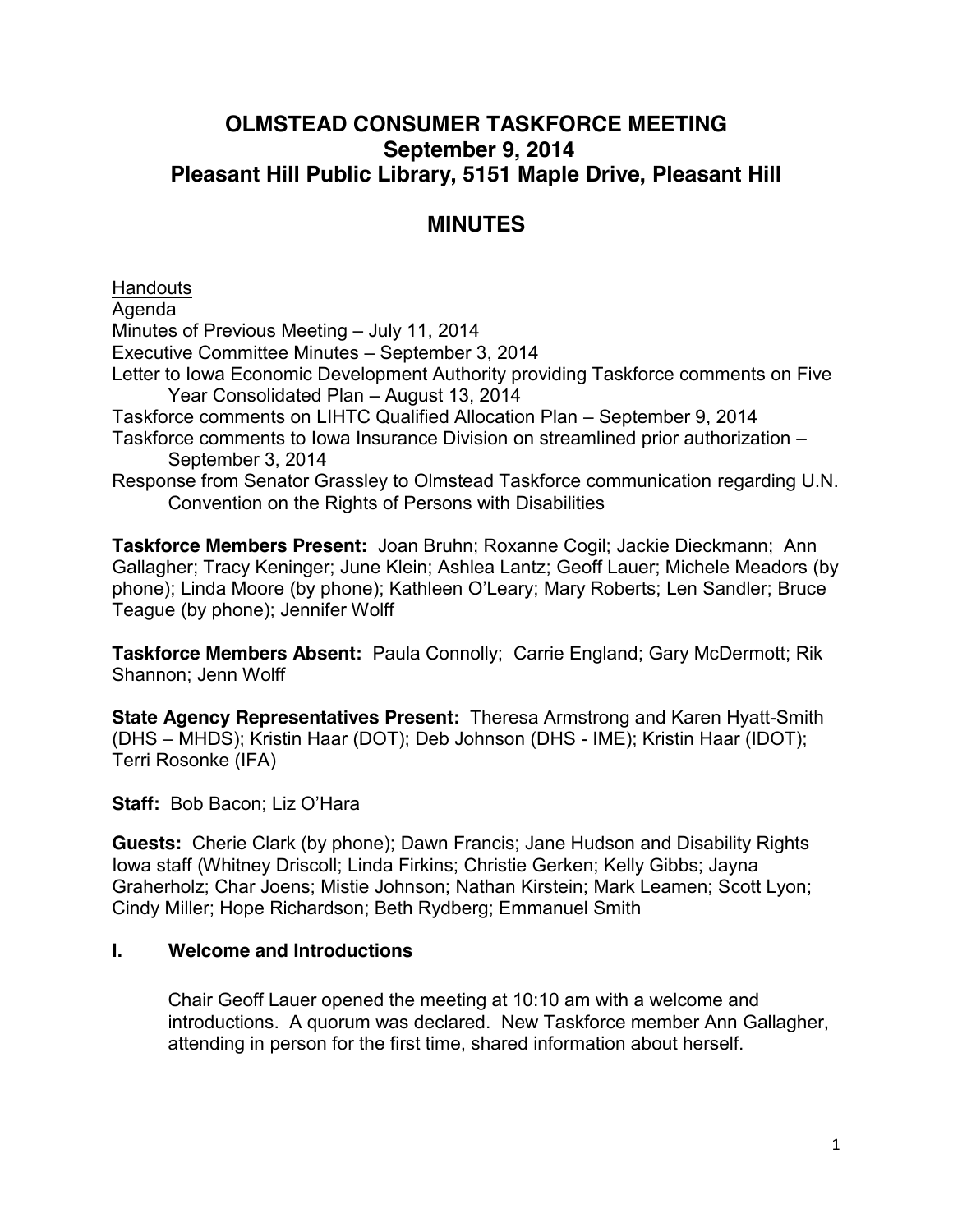Liz O'Hara made a brief announcement that CDD has secured staff support to update the Taskforce website [\(www.olmsteadrealchoicesia.org\)](http://www.olmsteadrealchoicesia.org/) and that member suggestions about posting additional information can now be accommodated.

## **II. Review, Additional Items, and Request for Approval of the Agenda**

June Klein asked that action be taken now to approve the Systems Advocacy and Organizational Advocacy Awards to be made later in the meeting. Roxanne Cogil moved that the agenda be approved as revised. Len Sandler supported the motion. Motion carried.

#### **Nomination Committee Report**

Moved by Kathleen O'Leary and supported by Roxanne Cogil to approve the resolution (attached) awarding the 2014 Ray Gerke Systems Advocacy Award to Cherie Clark. Motion carried unanimously. Moved by June Klein and supported by Mary Roberts to approve the resolution (attached) awarding the 2014 Organizational Advocacy Award to Disability Rights Iowa. Motion carried with Ann Gallagher abstaining.

#### **III. Review, Corrections and Approval of the Minutes of the Previous Meeting – July 11, 2014**

Moved by Linda Moore and supported by Len Sandler to approve the minutes of July 11, 2014. Geoff wanted to make note of Jane Hudson's comment, during the discussion of the new CMS rule on integrated settings, that the State Resource Centers are in violation of Olmstead. Motion carried.

## **IV. Executive Committee Report**

- A. Iowa Economic Development Authority Five Year Consolidated Plan for Housing and Community Development. The period for public comment on the needs assessment phase of Plan development ended August 13<sup>th</sup>. The Executive Committee submitted comments. The two main points were (1) that the Authority needs to bring its policies and programs in line with what other state agencies are doing to create employment options for people with disabilities (e.g., prioritizing community development block grant (CDBG) funding to support job training for people with disabilities); and (2) that EDA's housing and CDBG resources can and should more generally target people with disabilities. Moved by Len Sandler and supported by Roxanne Cogil to endorse the Taskforce comments on the needs assessment for the drafting of the Five Year Consolidated Plan. Motion carried.
- B. Iowa Finance Authority Low Income Housing Tax Credit Qualified Allocation Plan. Michele Meadors and Liz attended the IFA public hearing on the 2015 Low Income Housing Tax Credit Qualified Allocation Plan (LIHTC QAP). As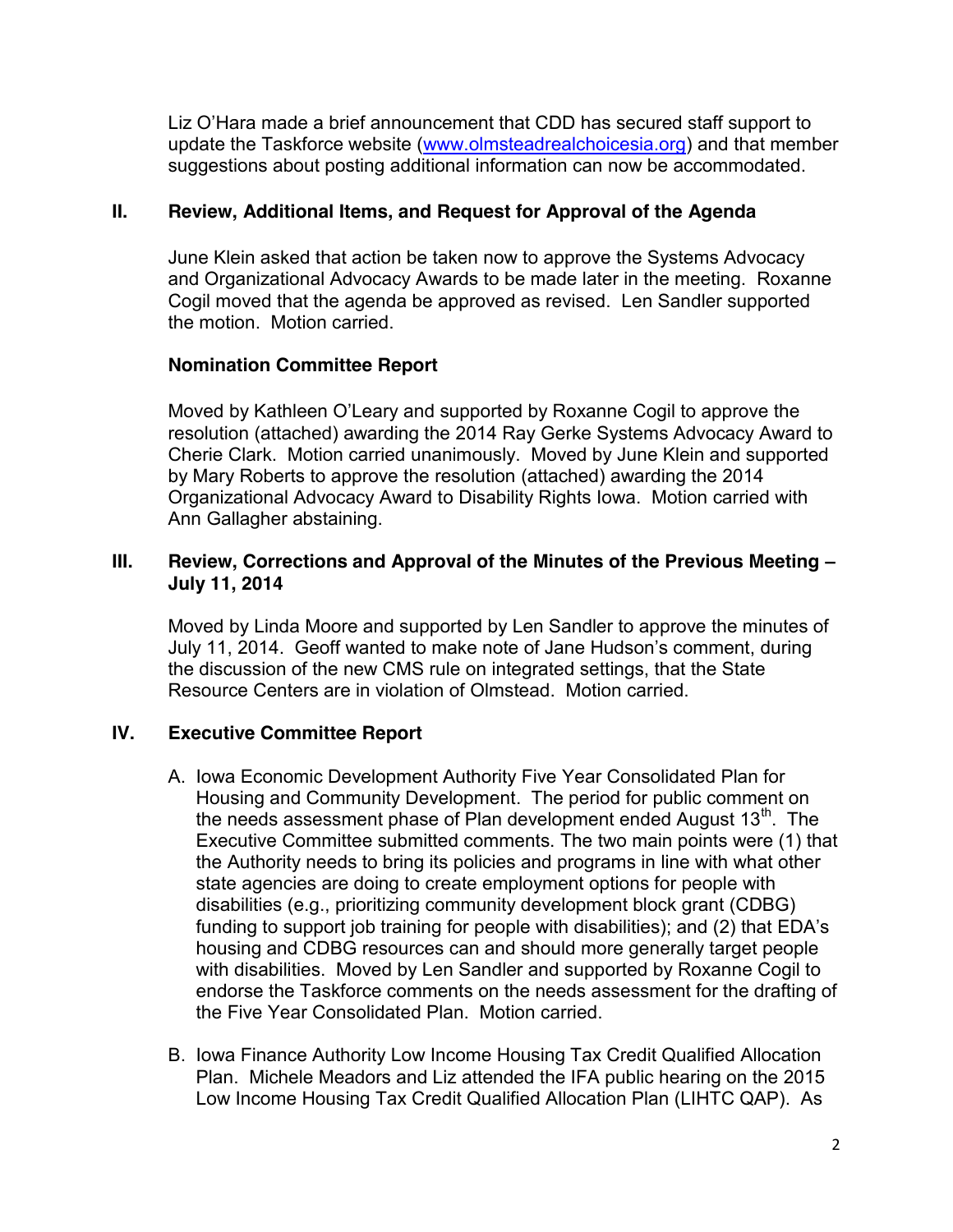Michele had not yet arrived at the meeting, Liz reported that Michele had presented IFA with comments on the Plan approved by the Executive Committee, and had made two comments in the course of the hearing. One hearing attendee had protested the new requirement that accessible units be scattered throughout a project, stating that it was easier to confine accessible units to one area. Michele had pointed out that people with disabilities don't want to feel segregated in this way. She also thanked IFA at the end of the hearing for its responsiveness to disability issues and its continuing effort to encourage compliance with Olmstead principles in its funding decisions.

Jackie Dieckmann said there are good reasons to house some people with disabilities close to each other, with access to the supports they need. People feel a part of their community. For example, many people with mental illness have trouble getting transportation. She does support separate, individual units for people. Geoff said the Olmstead decision doesn't prohibit this model; it should be a matter of choice. Len said transportation issues should be dealt with through zoning and planning. He described a congregate housing project in Dubuque, created by people with disabilities, which had universal design features. No one wanted to live there—"a big lesson" for people who thought this kind of community would be desirable. Len asked what the distinction might be between congregated housing, and units in an apartment building that is close to services.

Jackie cited apartment buildings in Nebraska with independent units but using a clubhouse model that offers access to services such as supported employment and volunteer opportunities. This is helpful for people with chronic mental illness who often feel isolated, though Jackie acknowledged the model may not be for everyone. Dawn Francis pointed out that the clubhouse model is not residential; Liz said that questions have been raised for several years about how supportive housing can be consistent with emerging policies on integrated settings. Jackie said access to key services such as transportation and nutrition is key. June noted that this model touches on the work of all Taskforce committees--transportation, housing, etc.

Moved by Tracy Keninger and supported by June Klein to endorse the Taskforce comments on the Iowa Finance Authority's Low Income Housing Tax Credit Qualified Allocation Plan. Motion carried.

C. HF 2463 – Streamlining Prior Authorization Process for Non-Formulary Medications. Roxanne Cogil provided an update on developments since passage of HF 2463, which includes provision to streamline the prior authorization process for drugs not on an insurance carrier's approved list. The law includes a requirement that the insurance company would have to act on the request within 72 hours. This would greatly benefit people with epilepsy, mental illness and other chronic conditions who may require frequent changes in medication. Insurance companies have resisted this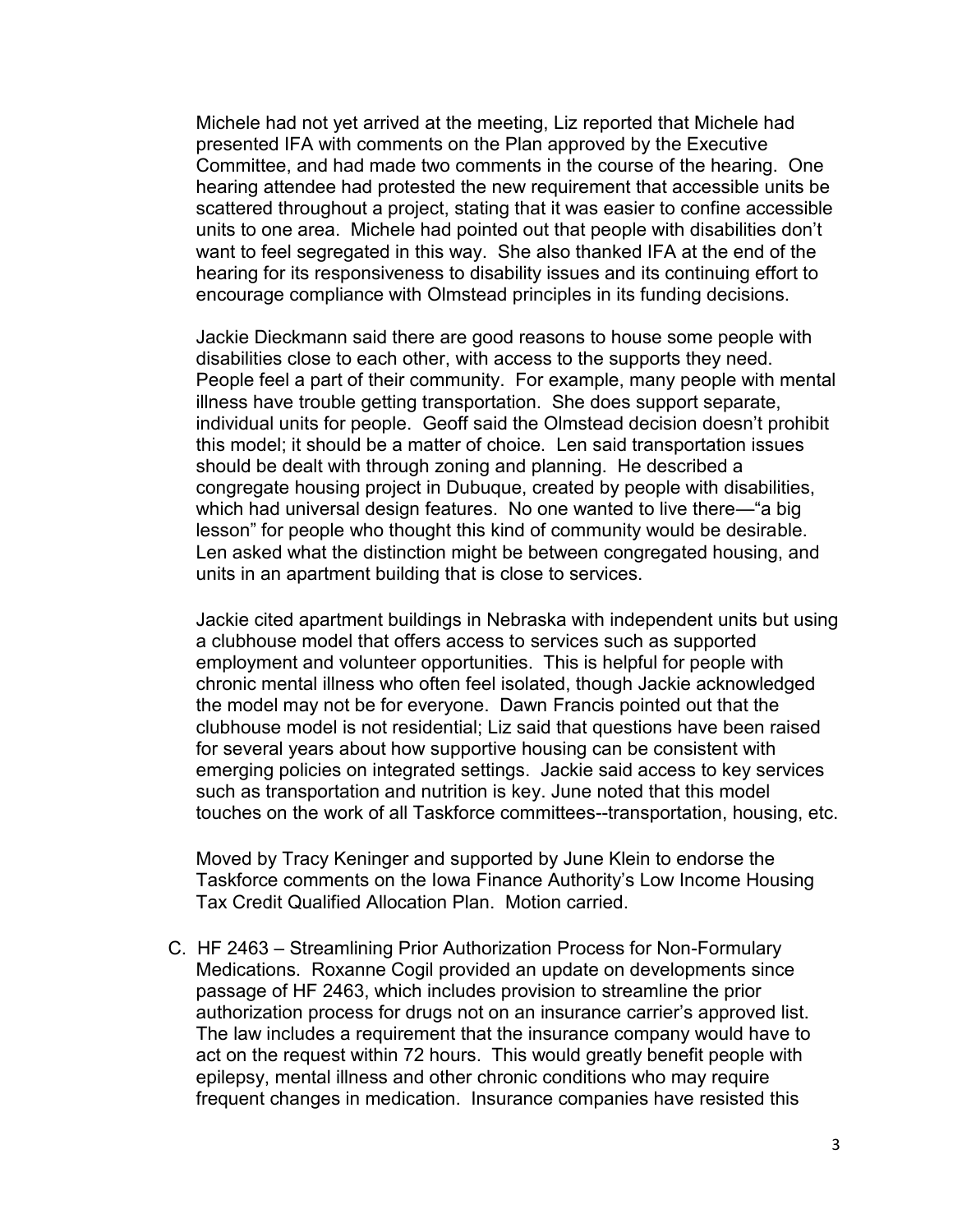deadline, arguing instead for a 15 day turnaround. Roxanne reported that there was overwhelming support at an Insurance Bureau hearing for retaining the 72 hour deadline. The Executive Committee responded to an urgent call for advocate support, providing comments on September 3, 2014. Roxanne expected rules to be posted by Wednesday 9/17. Moved by Len Sandler and supported by Roxanne to endorse the Taskforce comments on streamlining the prior authorization process for non-formulary medications submitted to the Insurance Bureau on September 3, 2014. Motion carried.

D. U.N. Convention on the Rights of Person with Disabilities (CRPD) – Response from Senator Grassley to Olmstead Communication. Geoff reported that he had recently received the response distributed to Taskforce members, in which Senator Grassley explained his continuing opposition to the CRPD. Dawn Francis expressed disappointment, reporting that she and other advocates had met with Senator Grassley during the annual National Council for Independent Living conference in July, and had tried to respond to all of his concerns. Bob Bacon said it is his understanding that two Republican Senators have changed positions due to some amendments. .

Geoff also reported that he had received Senator Harkin's report on barriers to self-sufficiency faced by people with disabilities, and it is clear that the Taskforce priorities are well aligned with the work Senator Harkin is doing in this area.

#### **V. Nominations Committee Report**

A. Announcement of 2014 Ray Gerke systems Advocacy Award Winner – Cherie Clark. Cherie Clark was present by phone. June Klein read the resolution adopted earlier in the meeting, citing Cherie's dedication to empowerment of people with disabilities. As a person with lifelong disability experience, Cherie used her skills in grassroots organizing to establish Peer Action Disability Support, which has worked successfully for systems change in public transportation and accessibility of public buildings and facilities. PADS has also conducted voter education activities, and has spoken out on state and even some federal issues. Cherie said she was honored to receive the award, and that she knew Ray Gerke for many years. In her 40 years of advocacy she has seen a lot of progress, especially with the passage of the Americans with Disabilities Act, but a lot of work remains to be done, especially in the areas of housing and transportation. She noted that she sits on the Non Emergency Medical Transportation Advisory Council, which had met the previous day. She is deeply concerned about the operation of the transportation brokerage, and stated that we all need to ensure that people on Medicaid have access to the healthcare benefits to which they are entitled. She went on to say that as a young woman she was very shy, but with help fo mentors she learned to stand up for herself and become an activist. She encouraged each Taskforce member to do the same. She concluded by saying that the disability community must find ways to unite for progress.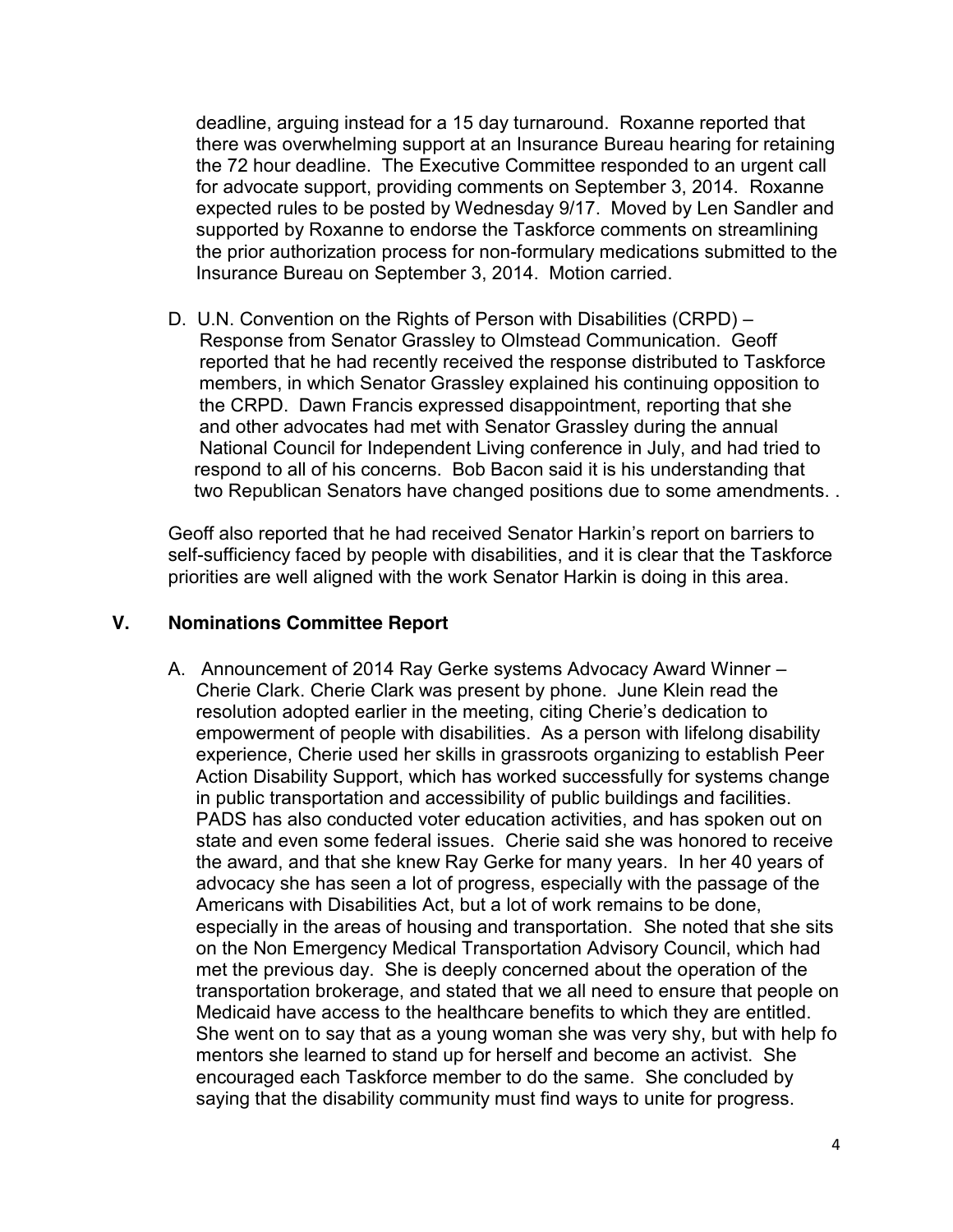Geoff stated that he anticipated being able to present Cherie with her award in person on September 26<sup>th</sup>, in Cedar Rapids.

B. Announcement of 2014 Organizational Advocacy Award – Disability Rights Iowa. Geoff announced that the Taskforce was making its first organizational advocacy award in 2014, to Disability Rights Iowa. He asked Executive Director Jane Hudson to introduce the DRI staff members present. Much of the work responsibilities staff people described relate to *Olmstead* issues. Geoff read the resolution passed earlier in the meeting, and thanked DRI for working on these issues conscientiously, including the treatment of youth in institutional settings, and for being a reliable resource for families. Jane Hudson said the recognition was welcome, particularly since so often she and her staff find themselves in adversarial positions. She acknowledged the overlapping missions of DRI and the Taskforce.

#### **VI. MHDS Redesign Committee Report**

- A. Clarification of committee focus. June Klein said so many service issues had come before the new committee that it had tried to clarify its focus, in order to align closely with the mission of *Olmstead* compliance, and to aim for the most impact from committee activities. The focus will be on service gaps caused in some way by MHDS redesign and by the rollout of the Integrated Health Homes (IHH) Initiative. Geoff said he does not want important service issues such as those being experienced by Consumer Choices Option families to be ignored, but they are not in the committee's scope.
- B. Update on OCTF Integrated Health Homes Survey. June reported that the survey the MHDS Redesign Committee had developed to collect information on people's experiences with IHH had been of interest to many organizations, who assisted in its dissemination. She has had 240 responses to date, reflecting varied satisfaction levels. The survey will close on 9/30/14. Geoff will assist June with the analysis of responses and the creation of a report. June said that survey results are of interest for quality assurance purposes to both Magellan and to the MHDS Division. Geoff said that State Senate President Pam Jochum expressed interest in the survey report. He cautioned that survey results will be anecdotal and cannot be generalized.

Jackie Dieckmann commented that it may take a year for the IHH initiative to be fully developed; she still does not know the services to which her son will be entitled. June reported that Magellan sent the survey out, but will also probably do a follow up survey later when the IHHs were more mature. Dawn Francis said that she has heard complaints from providers about reimbursements. June said she has received some responses from providers. Geoff said that the Iowa Association of Community Providers could probably assist the Taskforce in reaching its members.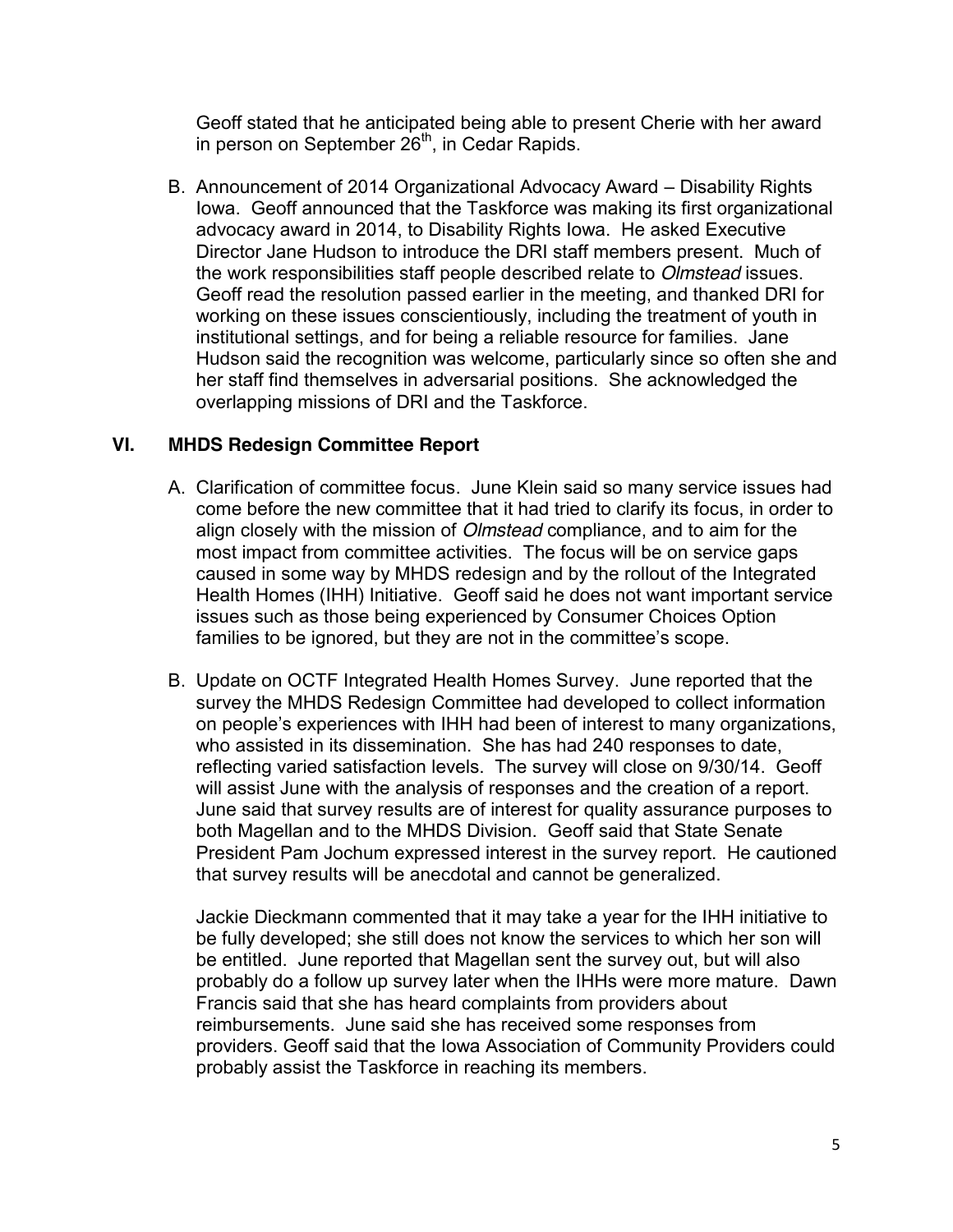Taskforce members shared anecdotes of hard-to-serve consumers, especially those with co-occurring mental illness and substance abuse issues, whose lives are so unstable that the service system cannot respond adequately. They burn bridges with providers and frequently land in jail for lack of other options. DRI is gathering information on incarceration of people with mental illness. Bob Bacon mentioned the Substance Abuse and Mental Health Services Administration's new Housing First service model, based on the recognition of the importance of a stable place to live for people with cooccurring disorders before services can be effective. Information is available through a SAMHSA webinar. Karen Hyatt added that even if people are housed, they still need to be well enough to access services; June said this has been mentioned in discussions of jail diversion programs.

C. Gap in Children's Mental Health Services. June said she has learned from conversations with parent-advocates that there is a lack of step down services for children discharged from Psychiatric Medical Institutes for Children (PMICs) or from out-of-state facilities. Parents are not equipped to care for their children at home, and the only way they can get what they need is through the Child in Need of Assistance (CINA) process. Group homes could provide step down services but children cannot receive Children's Mental Health Waiver services in group homes. The issue was mentioned at a recent MHDS Commission meeting. The Committee is trying to determine if the remedy would have to be a change in Code, or if it is a matter of the way the rules are being interpreted. Rick Shults and a representative from NAMI's Children's Mental Health Committee have been asked to join in a discussion.

Len Sandler said that he was asked by his MHDS Region to make a presentation in November on the relationship between residential care facilities (RCFs) and the *Olmstead* decision, and also to talk about the future of RCFs. June Klein said the core issue is what the regions can legally and appropriately pay for.

#### **VII. Transportation Committee Report**

A. Advocacy for Inclusion of NEMT as an I-HAWP Covered Service. The Centers for Medicare and Medicaid Services (CMS) approved a waiver of Non Emergency Medical Transportation services from Iowa's expanded Medicaid program (I-HAWP) for only one year, ending 12/31/14. Continuation of this waiver would be determined by CMS based on an assessment of its impact on the service delivery system. Iowa is requesting an extension of the waiver. There is a deadline for public comment, on 10/13/14. The Taskforce has consistently expressed opposition to the NEMT Waiver. Geoff asked for a motion to authorize the Executive Committee to draft a letter reiterating the Taskforce position to DHS. This was so moved by Michele Meadors and supported by Roxanne Cogil. Motion carried. The Taskforce discussed the need to communicate with CMS on this issue as well. Moved by Len Sandler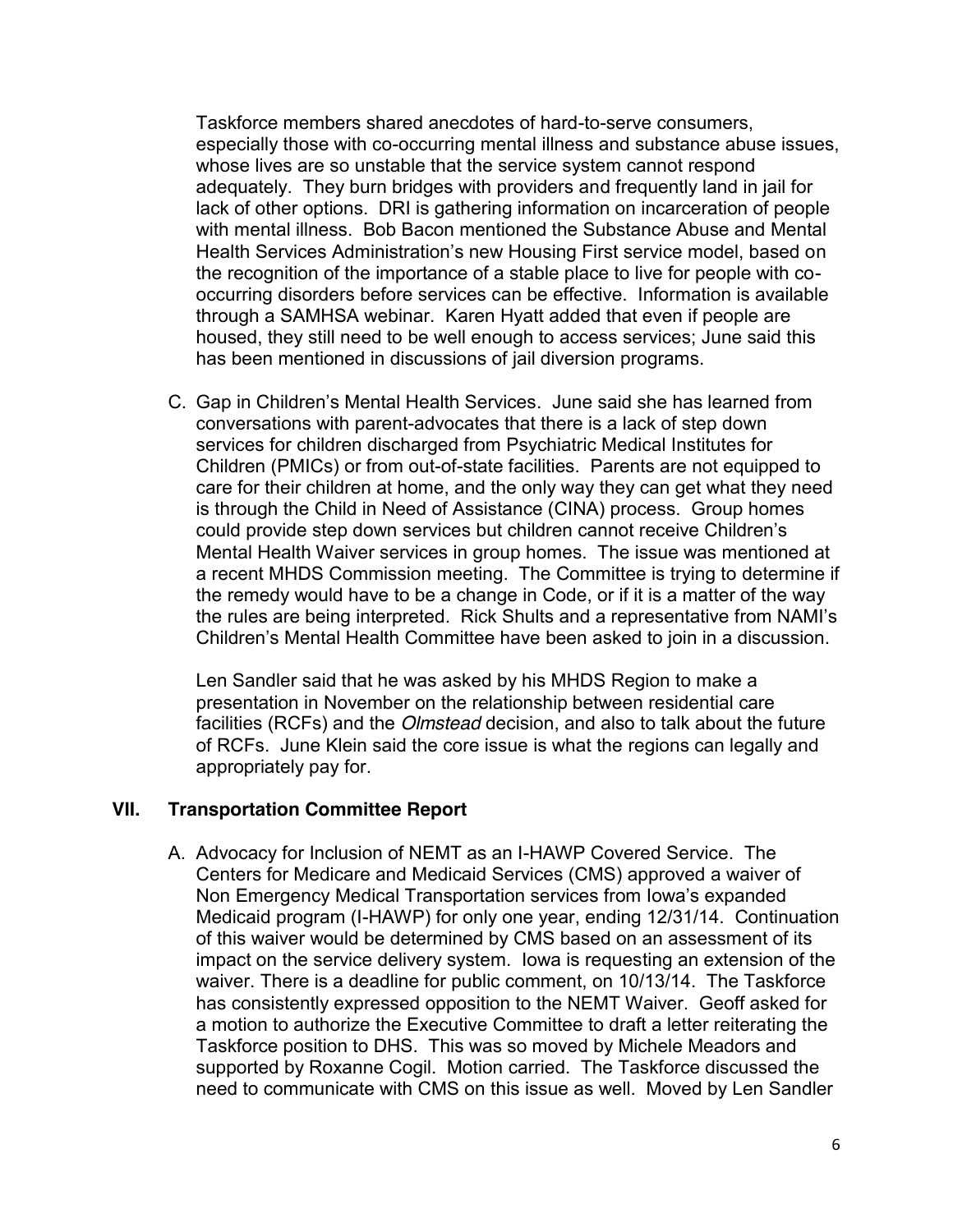and supported by Michele Meadors to authorize the Executive Committee to convey the Taskforce opposition to extension of the NEMT waiver to CMS. Motion carried.

B. NEMT Transportation Brokerage RFP. DHS has also issued an RFP for a new contract for operation of the NEMT brokerage service. The RFP seems to suggest that DHS wants to see improvements in service quality.

#### **VIII. MHDS/Redesign Update**

Theresa Armstrong, Bureau Chief, Community Services and Planning, provided the update, beginning with the request from the Executive Committee for an update on implementation of outcomes measurement in MHDS redesign. She reminded Taskforce members that an Outcomes Workgroup co-chaired by Bob Bacon, of which Geoff Lauer was a member, was charged with identification of key outcome domains. These included such areas as access to services, quality of life and safety, and family and natural supports. The idea behind outcomes measurement is to determine how people's lives are—or are not—better under the system and to get insights in how to make improvements. The workgroup also identified data sources, including claims data, provider surveys and family and consumer surveys. DHS will start by looking at billing data, which is available on a regional basis, to begin to measure service penetration rates, inpatient hospitalization usage (which the State wants to reduce over time), intermediate care facility utilization, mental health service utilization, supported community living, and the hours of service people received. Service costs per person and administrative costs will be tracked.

The provider surveys will generate information in such areas as the number of individuals employed, their hours worked and wages; the number in integrated housing settings, and information about person centered planning. Geoff asked for the timeframe for completing work on the reporting system. Theresa said there had been a setback with the loss of the staff person hired to do much of the work. Hiring his replacement is expected to take several months. She hoped to have the system fully operational in FY 2016. Bob commented that this "Quality Improvement Analyst" needs to have strong IT skills and a background in data analysis. Theresa said the person also needs to be able to translate the data into an understandable report on the performance of the system.

Len asked what measures will be used in concluding whether a person's ability to live independently has improved. Someone may have benefited enough from services to leave the treatment facility but may still be unable to get a job. Theresa responded that assessments need to look at multiple aspects of a person's life. Iowa is still developing its performance measurement system e.g., an unanswered question is how to mesh Medicaid and non-Medicaid data. The ultimate goal is creation of a data dashboard accessible to the public that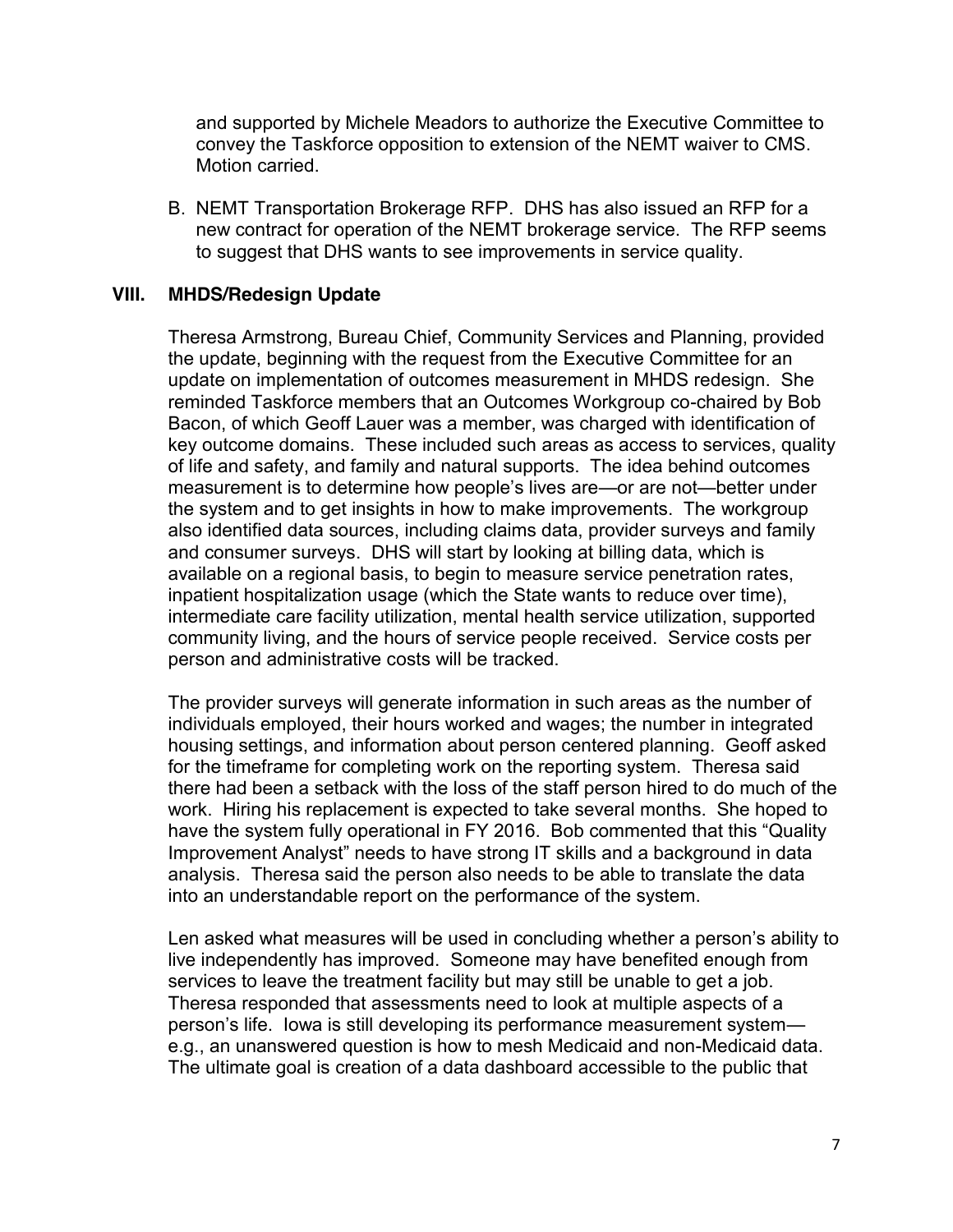would show the service gaps and where improvement is needed. Bob Bacon said it should also be possible to compare regions to look for ways to improve.

Theresa provided an update on crisis services and mechanisms for accreditation of providers. Only two crisis services are currently required in each region (24 hour emergency crisis services, and crisis evaluation and assessment, but all but one region expects to expand the scope of services beyond these.

Dawn Francis commented that although redesign was intended to make services available across Iowa in a more equitable fashion, clearly some regions offer more services than others. Theresa responded that Code now requires core services be available throughout the state; other core services will be established over time as funding permits. Geoff said some regions seem more confident than others of their ability to provide services. He thinks the Olmstead Taskforce and the Iowa Disability and Aging Advocacy Network (IDAAN) should advocate for expansion of services. He noted that in its last session the Legislature called for establishment of a work group to look at home and community based services for people with serious mental illness. The group is to be composed of consumers/family members, provider, several state agencies, and housing and employment representatives. The final report will be due in December.

#### **IX. Iowa Medicaid Enterprise Update**

Deb Johnson, Bureau Chief of Long Term Care, said it would be helpful for her to have regular time on Taskforce agendas to provide updates on Medicaid.

Transition to Compliance with Integrated Settings Rule. Deb reported that IME held a series of public forums to take comments and questions on the new rule, prior to submitting its Transition Plan to accompany Iowa's application for renewal of the Intellectual Disabilities (ID) Waiver. There were more questions than comments from stakeholders, especially about what the rules mean, and many could not be answered until CMS provides more guidance to states. Deb said the most recent clarifications sent by CMS in the previous week were not very helpful. The Statewide Plan covering the rest of the Waivers is due to CMS in December. Deb continues to welcome any comments, but she is not likely to be able to set up as many listening sessions as she has in the past few months. She will try to respond to requests for them. IME held six such sessions; participation varied widely. Paula Connolly had asked for a webinar. Deb emphasized again that she welcomed input. This can still be provided on the IME website. There is a lot of confusion about this transition. Deb stressed it is not a matter of IME forcing these changes on Medicaid providers and stakeholders; rather, it is a matter of what IME can pay for out of Medicaid.

Dawn suggested Iowa should have just one waiver. Deb responded that this takes legislation action, and it would also take time to implement. The service package and related costs would have to be debated and decided. IME actually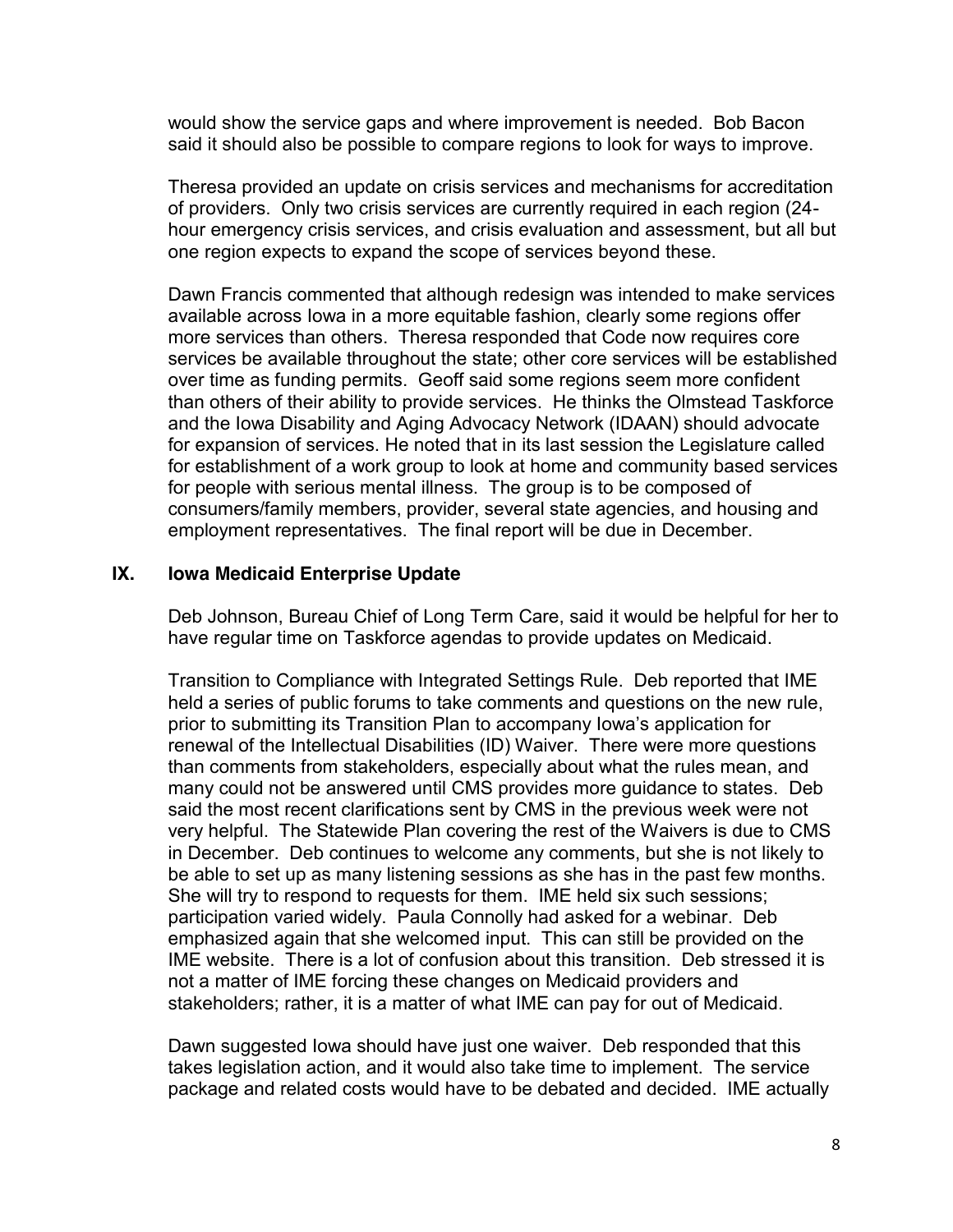began to work on integration of waivers, starting with the current Disability and Health along with the Physical Disabilities Waiver. Len pointed out that a Legislative Study Committee could be established to look at the issues

New agency staff. Sally Odekirk has been hired to replace Sue Stairs, working on the Disability and Health, Physical Disability and HIV/AIDS Waivers and will also work with hospice services.

HCBS Waivers. Based on the increase in legislative appropriations in the last session, IME has begun giving out additional waiver slots. As expected, there is a 40 – 50% uptake on the waivers, meaning that by the time people on the waiting list are contacted about availability, half of them tend to no longer be seeking a slot for various reasons. She expected it to take a year to spend the \$6 million increase in funding; limiting factors include a lack of case managers and social workers. Michele Meadors commented that people who have been on the waiting list for some time need to make sure their contact information is current. Deb agreed, saying IME's return mail in these situations is "huge." Some people have been on the waiting list since 2012. People waiting for the Physical Disability (PD) or Disability and Health Waivers tend to have to wait the longest. Len asked if IME has data on why people go off the waiting list; Deb says the data are there but not readily available. If someone goes off the list IME tries to hold his/her place on the list for a while, to accommodate temporary situations. Michele said this is another reason for good communication with IME.

Core Standardized Assessment Implementation. Deb reported that implementation of the Supports Intensity Scale (SIS) assessment for people with ID, by IME's contractor, Telligen, has been underway since August. Things may speed up in the future as Iowa moves towards resource allocation. IME is watching other states' experience closely. Geoff asked the status of work on the Brain Injury assessment tool. Deb said that DHS will host a meeting with the Brain Injury Advisory Council and the Brain Injury Alliance to discuss the results of listening sessions on BI assessment tools. There are not many available, although Deb suspects more will be developed because of the emphasis on Core Standardized Assessments under the Balancing Incentives Program (BIP). Deb said it was possible that tools might change over time.

Consumer Choices Option Issues. Mary Roberts brought up problems in communications between DHS and families using the CCO option. There is a great deal of confusion about CCO requirements, and Mary said that families are running into problems despite their best efforts to comply with program regulations. Deb asked for suggestions to improve communications. A webinar is one possible tactic. Mary said she would be happy to share any helpful information with CCO families. Deb said that IME would need to send the information to Veridian Credit Union, which provides CCO financial management services, so that they can appropriately communicate with consumers. Mary said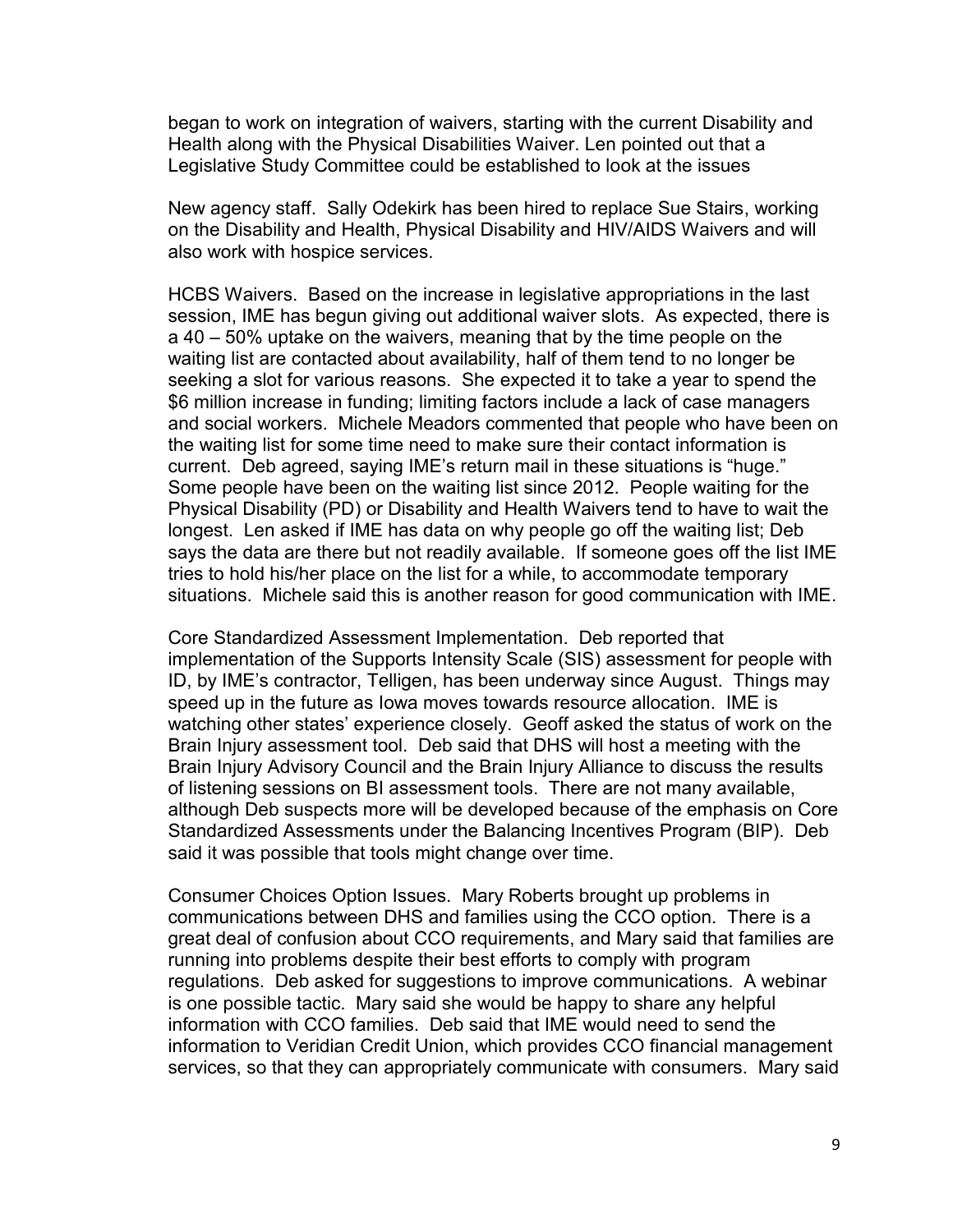that she would nevertheless like to find ways to collaborate with IME, as would Jim Paprocki, a CCO Independent Support Broker (ISB).

Mary asked for clarification on a new IRS ruling, effective in January this year, under which caregivers living with consumers are no longer obligated to pay income taxes on service earnings. Mary quoted an ISB as saying he had been told the rule only applies to an individual's sole care provider. Deb Johnson said that she did not know the terms of the new rule. An individual can only be paid for 40 hours of direct support under CCO. Mary said that individuals may need more than 40 hours and would have more than one provider. Len suggested that the Department of Revenue be asked if state laws affect the IRS ruling.

Deb said that she would talk to Acting Medicaid Director Julie Lovelady and to Brian Wines, who oversees CCO, about setting up a taskforce. Jackie Dieckmann said she is also interested in these issues as a parent. Geoff said that if there is an opportunity for Taskforce representation on workgroups, it is taken up by the Executive Committee.

## **X. State Agency Reports**

Department of Transportation. Kristin Haar reported that there is a community transportation study about commuter issues on I-380. She encouraged anyone interested to attend the hearings. Roxanne Cogil asked who had replaced Angela O'Brien, Statewide Mobility Manger. Kristen said the position no longer exists as a separate FTE. Jeremey Johnson Miller, DOT's Transit Program Administrator, now serves as the Statewide Mobility Coordinator. Ellye Kovner is the Polk County Mobility Coordinator. Roxanne asked that Kristin send information on Ellye and Jeremy to Liz O'Hara, to pass on to the Taskforce. Michele asked if Kristin could encourage Ellye to participate in the Transportation Advisory Group; Kristin will do so.

Iowa Finance Authority. Terri Rosonke reported that the annual HousingIowa conference the previous week was the largest ever, with 570 attendees. Len Sandler was a presenter. Next year the conference will be in Coralville. Terri said she is IFA's representative to the new workgroup, established under HF 2463, to study HCBS services for people with chronic mental illness.

The HCBS Waiver Rent Subsidy Program completed an end-of-year report. The program served 499 people in total, and an average of 333 people per month, with an average monthly subsidy of \$159. 32. Since the program was opened up to new applications in February, 145 new participants were added. There are 104 people on the waiting list—not as many as Terri expected. She said that the program takes a conservative approach to adding new participants, for fear of running out of money, which puts the Authority in the position of having to use its own funds to keep the program running.